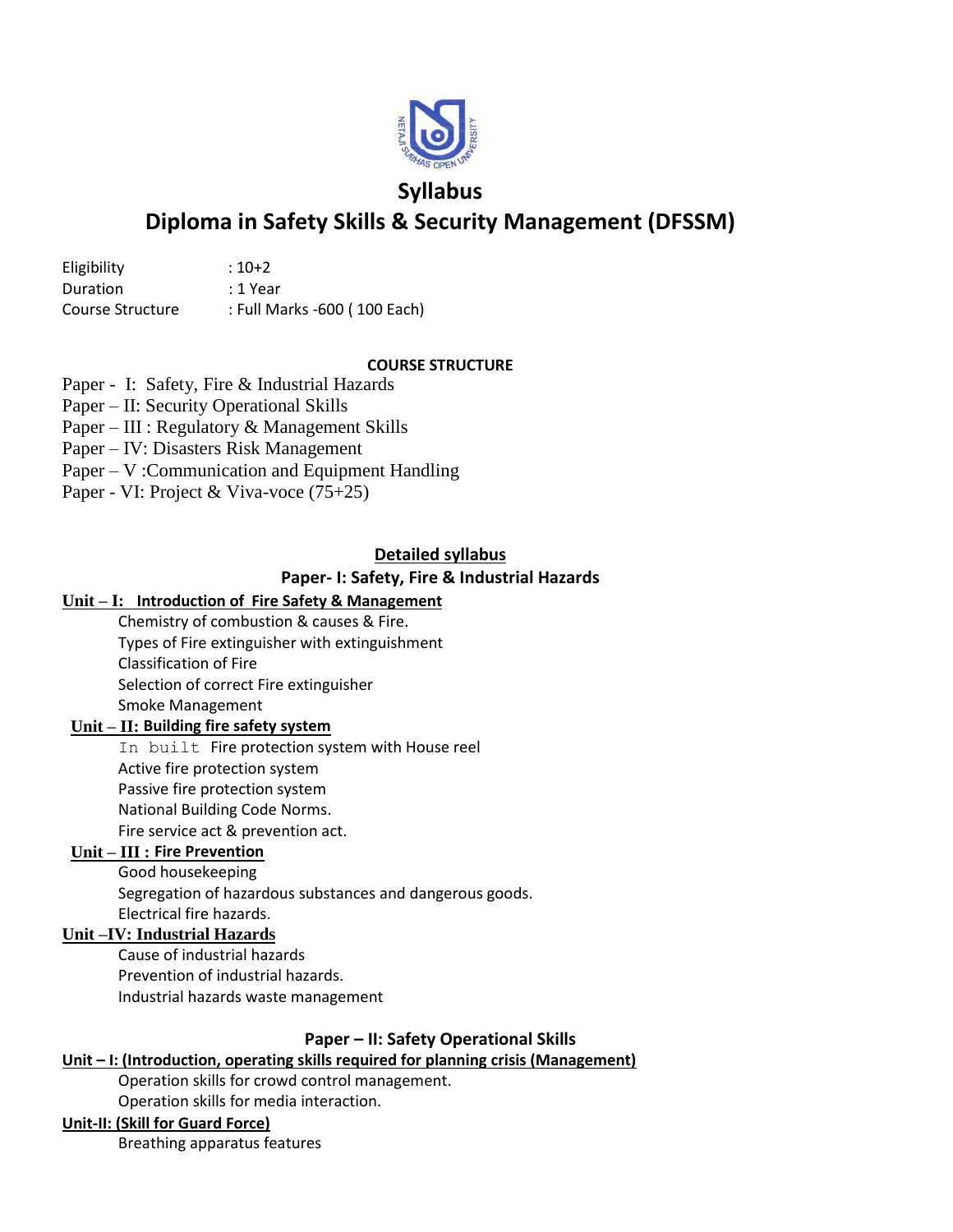Breathing apparatus operating procedure Operating skill security of front office & administrative premises. Operating skill for guard force.

## **Unit III: (Skill for security of women & children)**

Operating skill for security of women & children. Operating skill in handling radio/wireless communications. Operating skill for drilling with threats.

## **Unit IV: Operating skill for handling natural disasters**

Operating skill for natural & nuclear disasters. Operating skill for handling coal mines and other explosive devises. Operating skill for trickling & protecting hostages and survivors during hi-jack.

## **Paper – III: Regulatory & Management Skills**

#### **Unit-I: Regulatory skills**

Statutory obligations/legal obligation concerning security Fire service Act 1950 Fire prevention Act 1996 Explosive Act Indian penal code/criminal procedure. Private agency security Act/Arms Act.

## **Unit – II: Management skills**

Supervisor: Role of Supervisor/Function of Supervisor/Levels of Managements. Planning: Characteristic of planning/planning function of Management.

Advantages & Disadvantages of planning

Direction and its function and uses.

Time Management.

Communication.

Team Building.

Employability skills.

#### **Unit-III: Stress & conflict management**

Stress management

Conflict management

**Unit – IV: Documentation**

Documents writing

#### **Paper – IV : Disasters Risk Management**

#### **Unit – I: (Basic Concept of Disasters Management)**

Familiarization with concept, terminology, and development in the field of disaster management. Field of disaster management. Introduction necessary of studying DM and scope for disasters

Disaster definition, types, history, phase, dimension.

Hazard definition, types, characteristic & impact of different type.

Vulnerability definition, types, socio economic vulnerability, vulnerability analysis.

#### **Unit-II: (Assessment of disaster risk)**

Disaster risk management plan Implementation.

Role of risk transfer and insurance.

## **Unit – III: Mitigation**

Preparedness

Mitigation Prevention

#### **Unit – IV: (Disaster risk management)**

Assessment of disaster risk.

Ways of minimizing disaster risk.